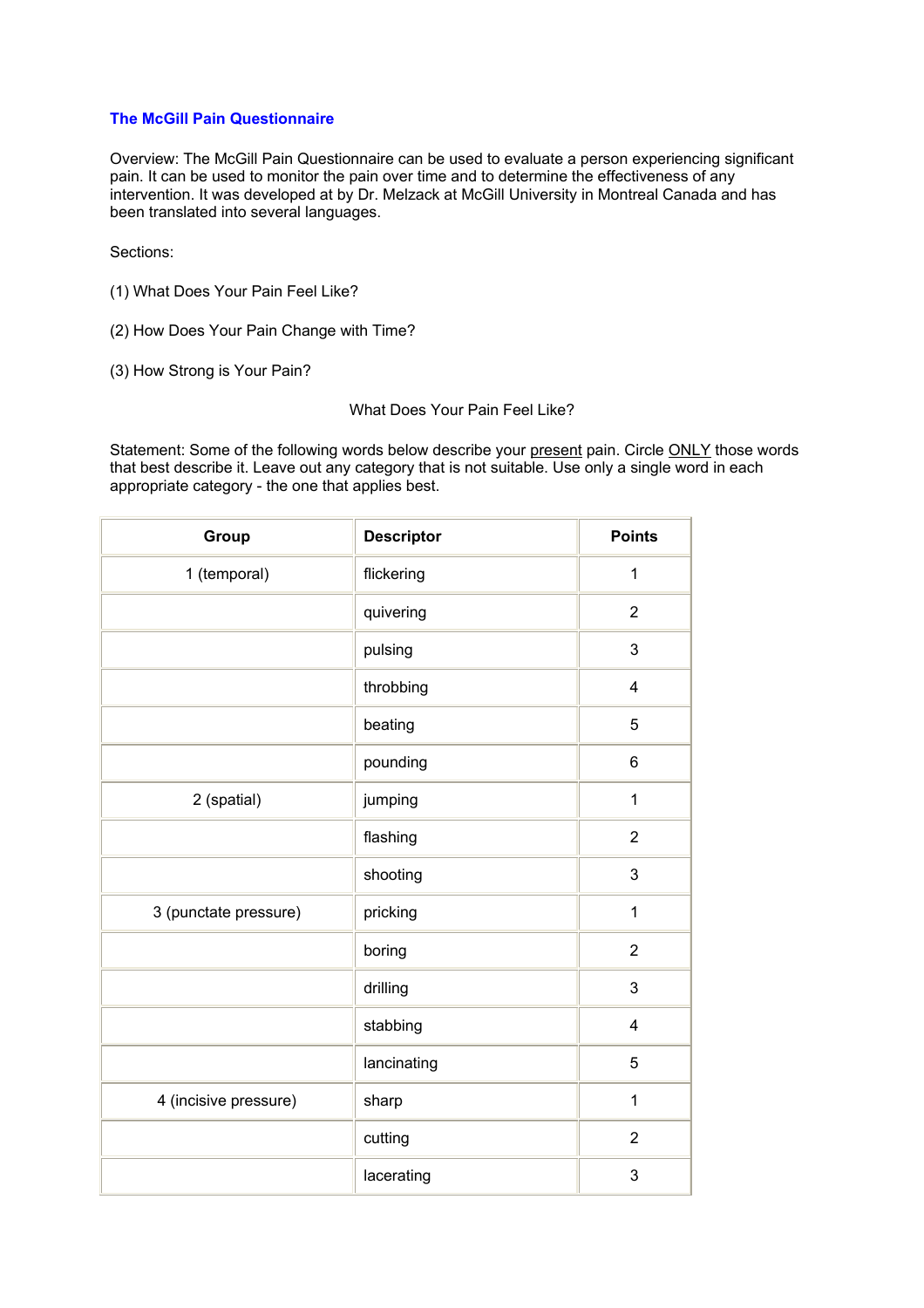| 5 (constrictive pressure)  | pinching   | $\mathbf 1$             |
|----------------------------|------------|-------------------------|
|                            | pressing   | $\overline{2}$          |
|                            | gnawing    | $\mathsf 3$             |
|                            | cramping   | $\overline{\mathbf{4}}$ |
|                            | crushing   | $\mathbf 5$             |
| 6 (traction pressure)      | tugging    | 1                       |
|                            | pulling    | $\overline{2}$          |
|                            | wrenching  | $\mathsf 3$             |
| 7 (thermal)                | hot        | $\mathbf 1$             |
|                            | boring     | $\overline{2}$          |
|                            | scalding   | $\mathsf 3$             |
|                            | searing    | $\overline{\mathbf{4}}$ |
| 8 (brightness)             | tingling   | $\mathbf 1$             |
|                            | itchy      | $\boldsymbol{2}$        |
|                            | smarting   | 3                       |
|                            | stinging   | 4                       |
| 9 (dullness)               | dull       | 1                       |
|                            | sore       | $\boldsymbol{2}$        |
|                            | hurting    | 3                       |
|                            | aching     | $\overline{\mathbf{4}}$ |
|                            | heavy      | 5                       |
| 10 (sensory miscellaneous) | tender     | $\mathbf{1}$            |
|                            | taut       | $\sqrt{2}$              |
|                            | rasping    | $\mathsf 3$             |
|                            | splitting  | 4                       |
| 11 (tension)               | tiring     | $\mathbf{1}$            |
|                            | exhausting | $\boldsymbol{2}$        |
| 12 (autonomic)             | sickening  | 1                       |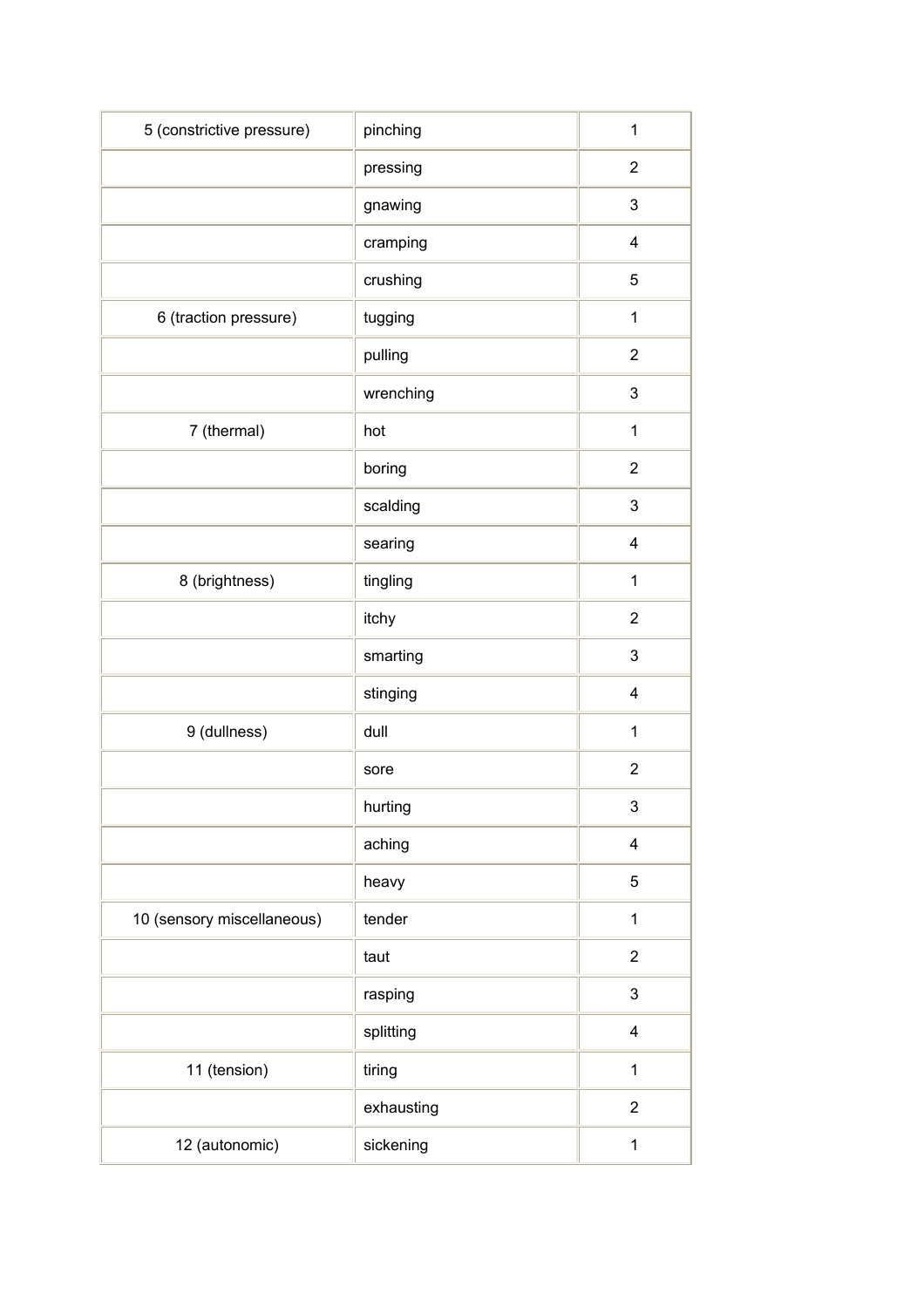|                                                     | suffocating | $\overline{2}$            |
|-----------------------------------------------------|-------------|---------------------------|
| $13$ (fear)                                         | fearful     | 1                         |
|                                                     | frightful   | $\overline{2}$            |
|                                                     | terrifying  | 3                         |
| 14 (pinishment)                                     | punishing   | 1                         |
|                                                     | gruelling   | $\overline{2}$            |
|                                                     | cruel       | 3                         |
|                                                     | vicious     | $\overline{\mathbf{4}}$   |
|                                                     | killing     | 5                         |
| 15 (affective-evaluative-sensory:<br>miscellaneous) | wretched    | 1                         |
|                                                     | blinding    | $\overline{2}$            |
| 16 (evaluative)                                     | annoying    | $\mathbf{1}$              |
|                                                     | troublesome | $\overline{2}$            |
|                                                     | miserable   | $\ensuremath{\mathsf{3}}$ |
|                                                     | intense     | 4                         |
|                                                     | unbearable  | 5                         |
| 17 (sensory: miscellaneous)                         | spreading   | $\mathbf{1}$              |
|                                                     | radiating   | $\overline{2}$            |
|                                                     | penetrating | $\mathsf 3$               |
|                                                     | piercing    | $\overline{\mathbf{4}}$   |
| 18 (sensory: miscellaneous)                         | tight       | $\mathbf 1$               |
|                                                     | numb        | $\overline{2}$            |
|                                                     | drawing     | $\mathfrak{B}$            |
|                                                     | squeezing   | $\overline{\mathbf{4}}$   |
|                                                     | tearing     | 5                         |
| 19 (sensory)                                        | cool        | $\mathbf 1$               |
|                                                     | cold        | $\overline{2}$            |
|                                                     | freezing    | $\mathfrak{B}$            |
|                                                     |             |                           |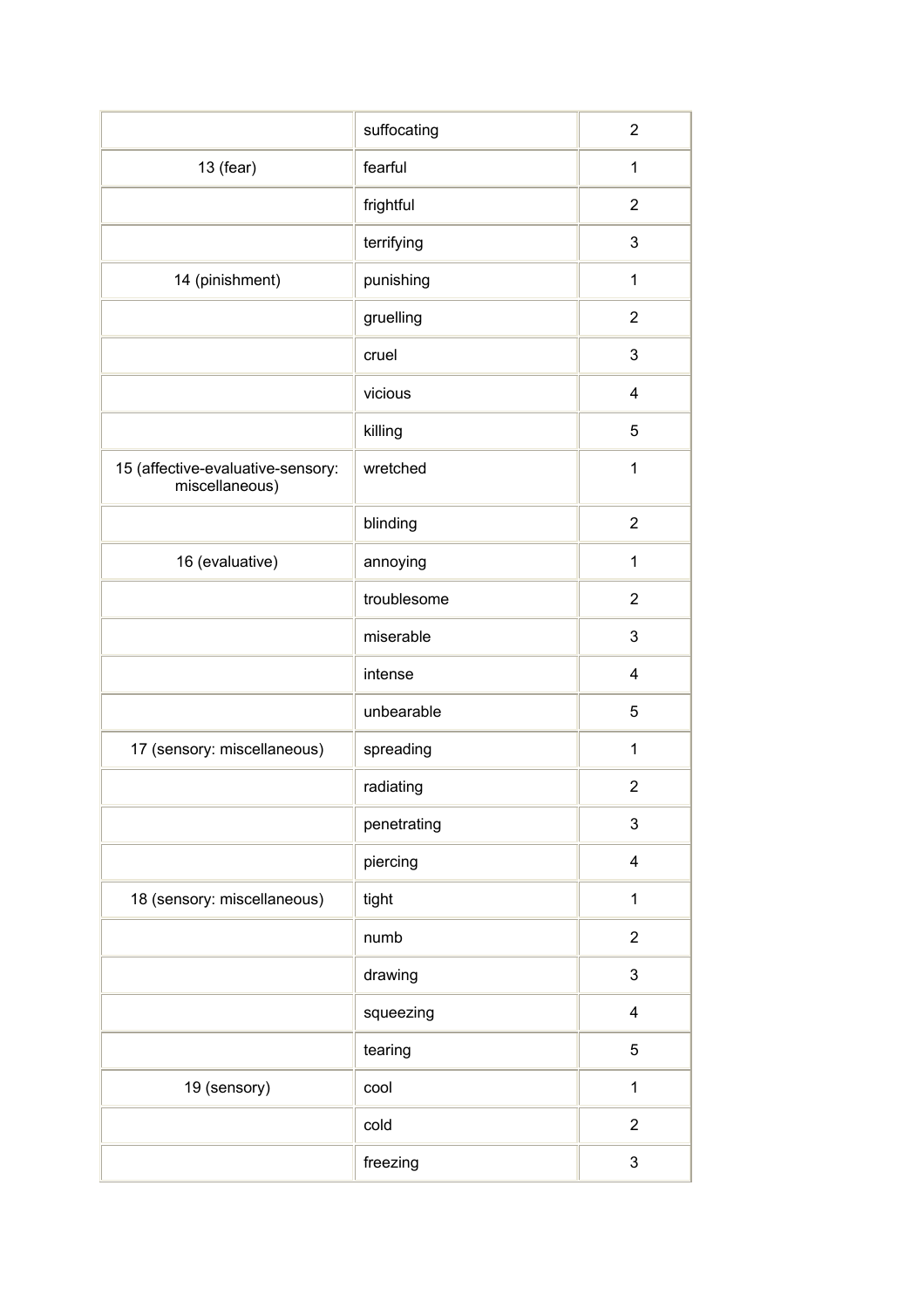| 20 (affective-evaluative:<br>miscellaneous) | nagging    |   |
|---------------------------------------------|------------|---|
|                                             | nauseating | 2 |
|                                             | agonizing  |   |
|                                             | dreadful   |   |
|                                             | torturing  | 5 |

pain score = SUM(points for applicable descriptors)

## How Does Your Pain Change with Time?

| Question                                                                   | <b>Response</b>                   | <b>Points</b> |
|----------------------------------------------------------------------------|-----------------------------------|---------------|
| Which word or words would you use to<br>describe the pattern of your pain? | continuous steady<br>constant     |               |
|                                                                            | rhythmic periodic<br>intermittent | 2             |
|                                                                            | brief momentary<br>transient      | 3             |

Do the following items increase or decrease your pain?

- (1) liquor
- (2) stimulants such as coffee
- (3) eating
- (4) heat
- (5) cold
- (6) damp
- (7) weather changes
- (8) massage or use of a vibrator
- (9) pressure
- (10) no movement
- (11) movement
- (12) sleep or rest
- (13) lying down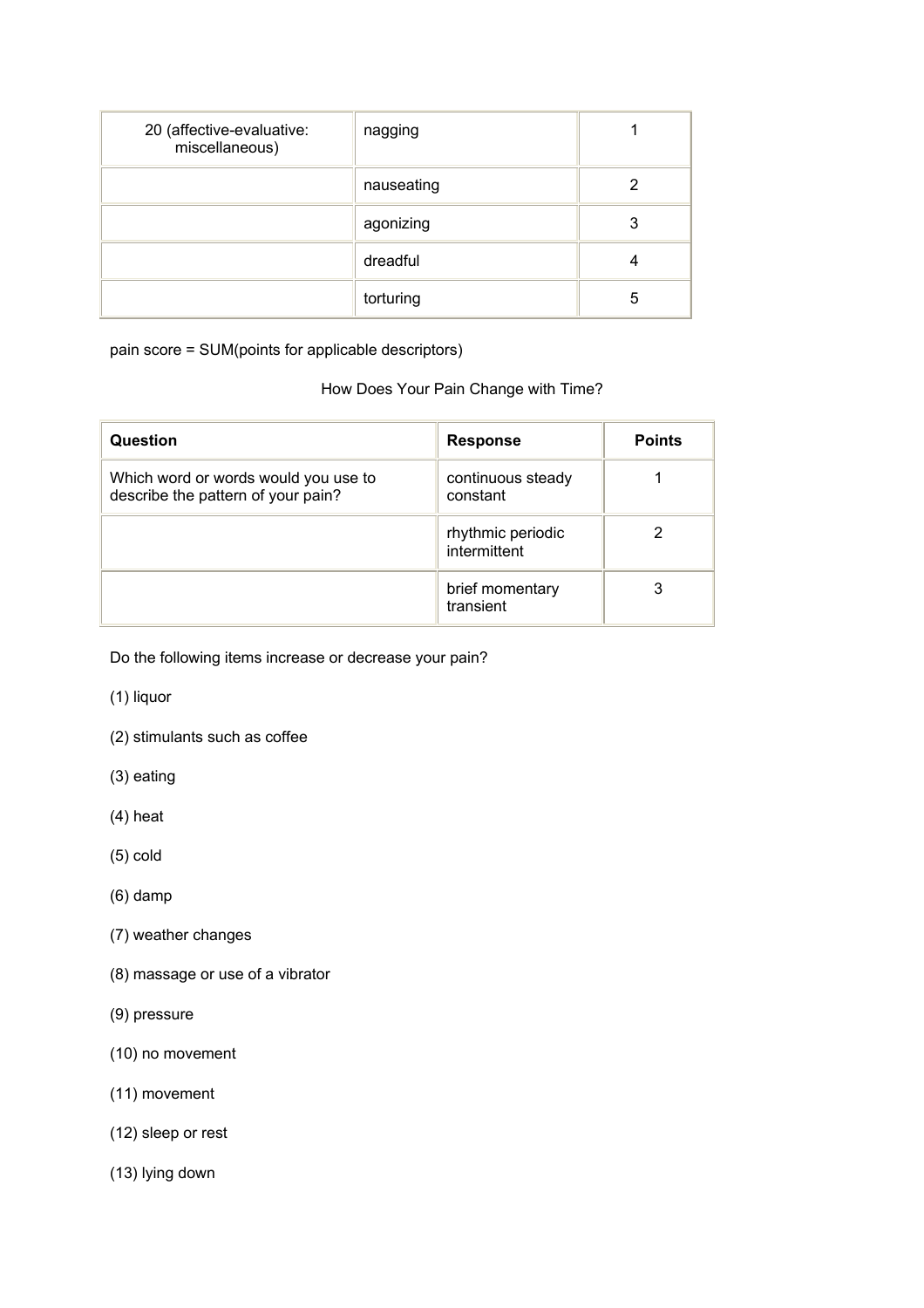- (14) distraction (TV reading etc.)
- (15) urination or defecation
- (16) tension
- (17) bright lights
- (18) loud noises
- (19) going to work
- (20) intercourse
- (21) mild exercise
- (22) fatigue

How Strong is Your Pain?

Statement: People agree that the following 5 words (mild discomforting distressing horrible excruciating) represent pain of increasing intensity. To answer each question below write the number of the most appropriate word in the space beside the question.

| Question                                  | <b>Response</b> | <b>Points</b>  |
|-------------------------------------------|-----------------|----------------|
| Which word describes your pain right now? | mild            | 1              |
|                                           | discomforting   | 2              |
|                                           | distressing     | 3              |
|                                           | horrible        | $\overline{4}$ |
|                                           | excruciating    | 5              |
| Which word describes it at its worst?     | mild            | $\mathbf{1}$   |
|                                           | discomforting   | $\overline{2}$ |
|                                           | distressing     | 3              |
|                                           | horrible        | 4              |
|                                           | excruciating    | 5              |
| Which word describes it when it is least? | mild            | $\mathbf{1}$   |
|                                           | discomforting   | $\overline{2}$ |
|                                           | distressing     | 3              |
|                                           | horrible        | $\overline{4}$ |
|                                           | excruciating    | 5              |